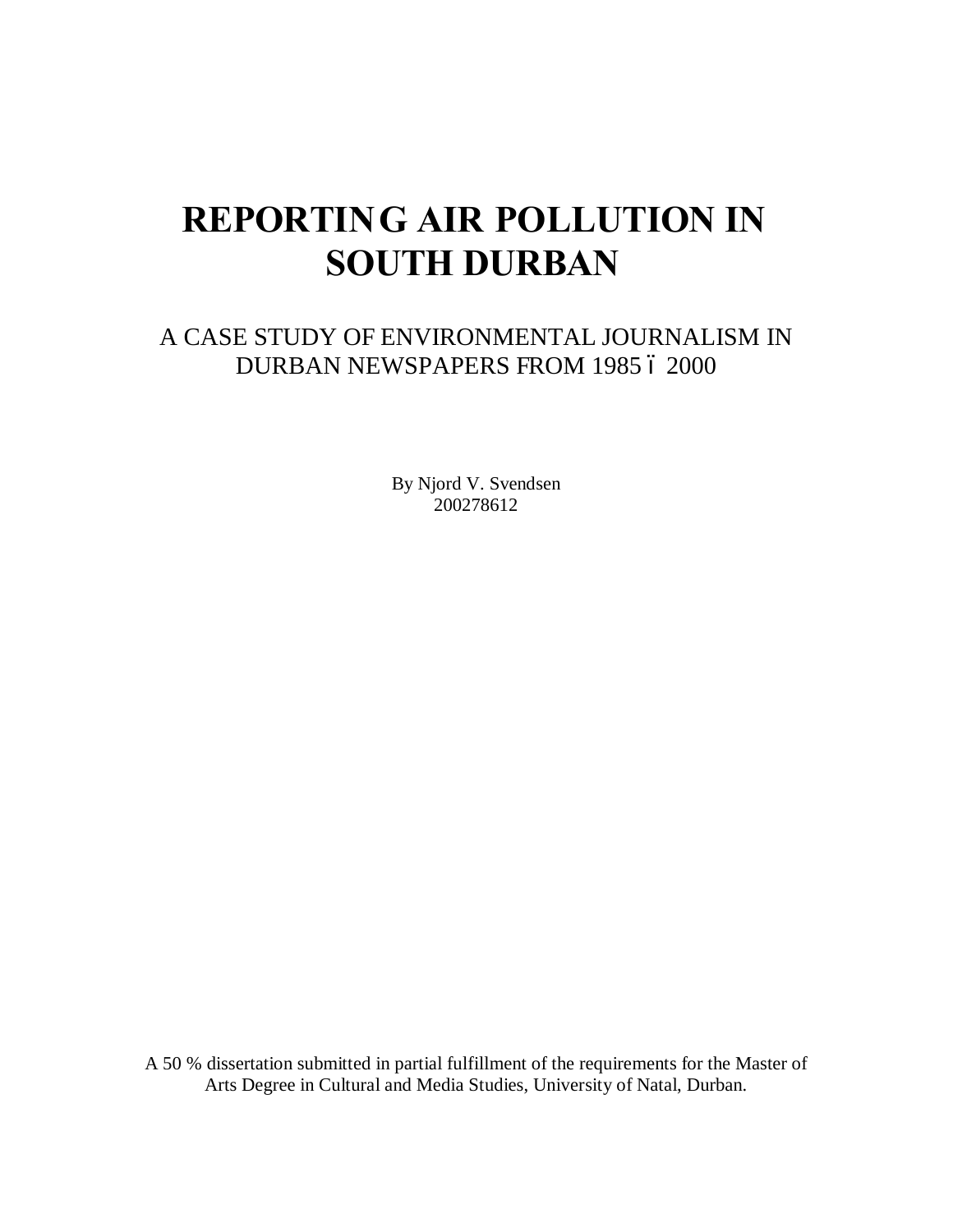#### **ACKNOWLEDGEMENTS**

I wish to thank the following:

My supervisor Marc Caldwell, co-supervisor Dr. Clive Barnett, Professor Keyan Tomaselli, Professor Ruth Teer-Tomaselli, Programme administrator Susan Govender, journalists Veven Bisetty, Tony Carnie, Jill Gowans, Elijah Mhlanga and Melanie Peters, fellow students (Prosper Luthuli for fascinating digressions) and staff at the Center for Cultural and Media Studies. Special thanks to Teresa Grøtan for invaluable help and support.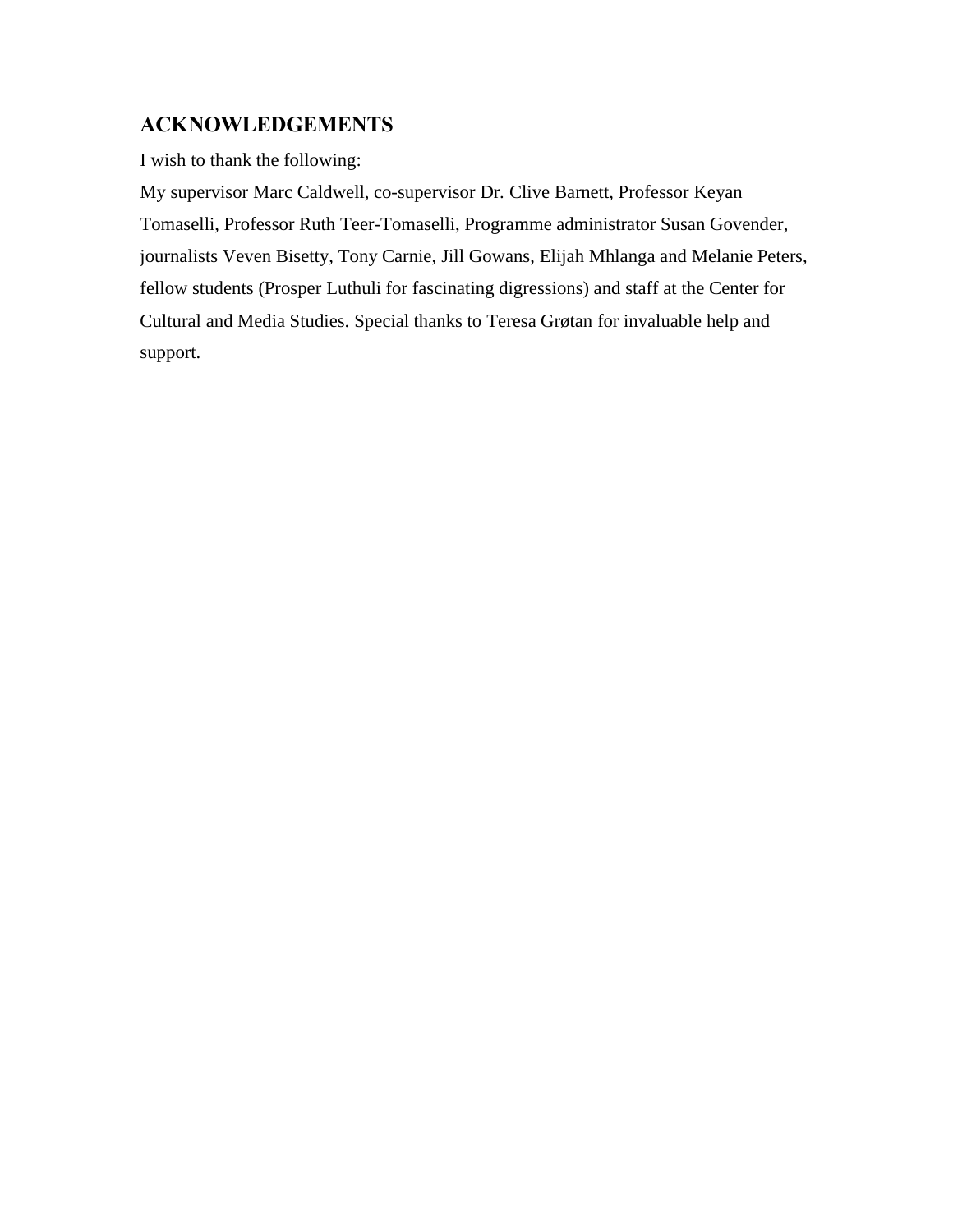## **INDEX**

|                                                | Page           |
|------------------------------------------------|----------------|
| <b>Chapter 1: Introduction</b>                 | 1              |
| The press and the environment                  | 3              |
| The aim of the study                           | 3              |
| The case of South Durban                       | $\overline{4}$ |
| The structure of the dissertation              | 5              |
| <b>Chapter 2: Theories</b>                     | 7              |
| Media and the environment: A research overview | 7              |
| Theories of news                               | 16             |
| Normative theories of journalism               | 18             |
| Theories of discourse                          | 20             |
| Critical discourse analysis                    | 21             |
| Summary                                        | 22             |
| <b>Chapter 3: Methods</b>                      | 23             |
| Data collection                                | 23             |
| Sampling criteria                              | 23             |
| Methods of analysis                            | 24             |
| Content analysis<br>$\overline{\phantom{0}}$   | 24             |
| Critical discourse analysis                    | 25             |
| <b>Capter 4: Content analysais</b>             | 29             |
| Democracy puts South Durban on the map         | 29             |
| Enter residents and NGOs                       | 31             |
| Summary                                        | 33             |
|                                                |                |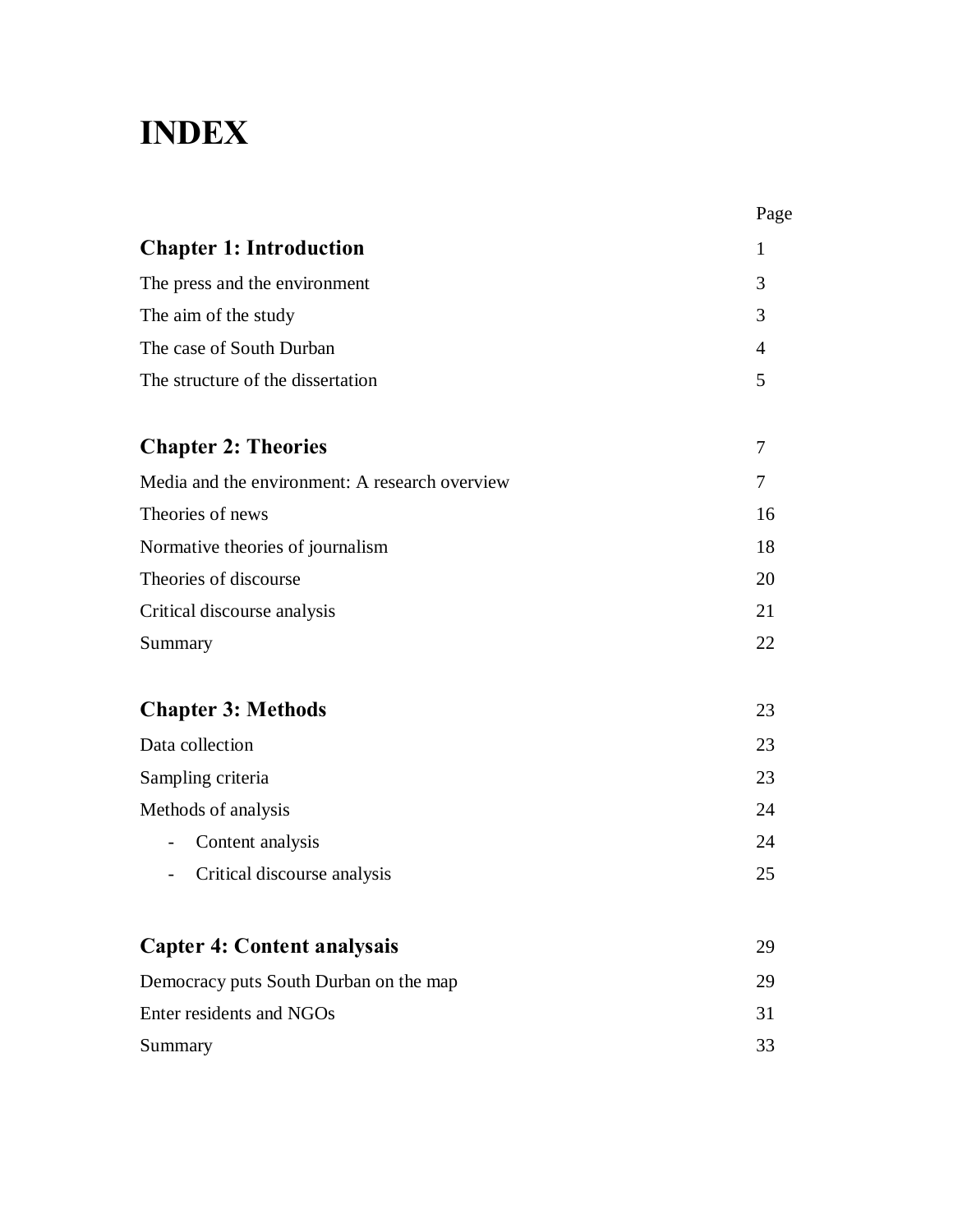| <b>Chapter 5: The discourse of air pollution</b>                               | 34 |
|--------------------------------------------------------------------------------|----|
| Conflict and change                                                            | 34 |
| Who is speaking?                                                               | 35 |
| The absence of residents<br>$\overline{\phantom{a}}$                           | 35 |
| Representing residents: From margin to centre                                  | 36 |
| Representing business: The reporter as interpreter                             | 39 |
| Representing air pollution as disease: The reporter as storyteller             | 41 |
| What are they saying?                                                          | 43 |
| Air pollution as a health topic<br>$\overline{\phantom{a}}$                    | 43 |
| Air pollution as law and human rights<br>$\overline{\phantom{a}}$              | 44 |
| The changing discourse of government and business                              | 45 |
| Vocabulary: From neutral to expressive                                         | 45 |
| Summary                                                                        | 46 |
| Chapter 6: The practice of environmental journalism                            | 48 |
| Why are they saying it?                                                        | 48 |
| Objectivity or Advocacy?                                                       | 50 |
| Sources                                                                        | 54 |
| Developmental issues and environmentalism<br>56                                |    |
| Democratisation or marketization                                               | 57 |
| A resource for renewal? Environnemental journalism as investigative journalism | 60 |
| Summary                                                                        | 63 |
| <b>Chapter 7: Conclusion</b>                                                   | 64 |
| <b>Bibliography</b>                                                            | 69 |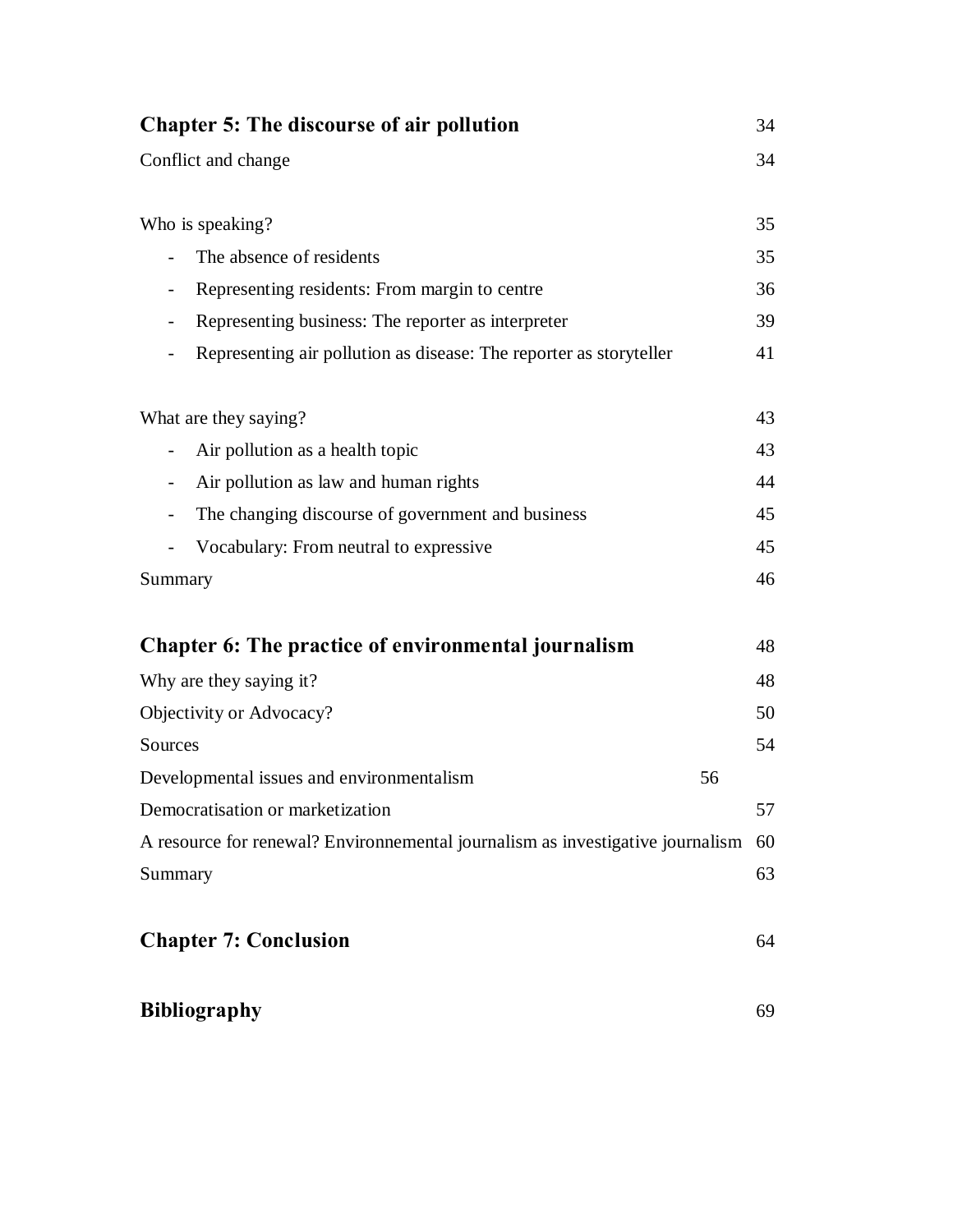### Page

## **List of figures**

| Figure 1: The development of newspaper coverage of South Durban      | 30 |
|----------------------------------------------------------------------|----|
| Figure 2: Sources represented in 1995 measured in percentage         | 31 |
| Figure 3: Sources represented in 2000 measured in percentage         | 32 |
|                                                                      |    |
| <b>Appendices</b>                                                    | 74 |
| Agenda of questions serving as basis for interviews with journalists | 74 |
| Newspaper articles                                                   |    |